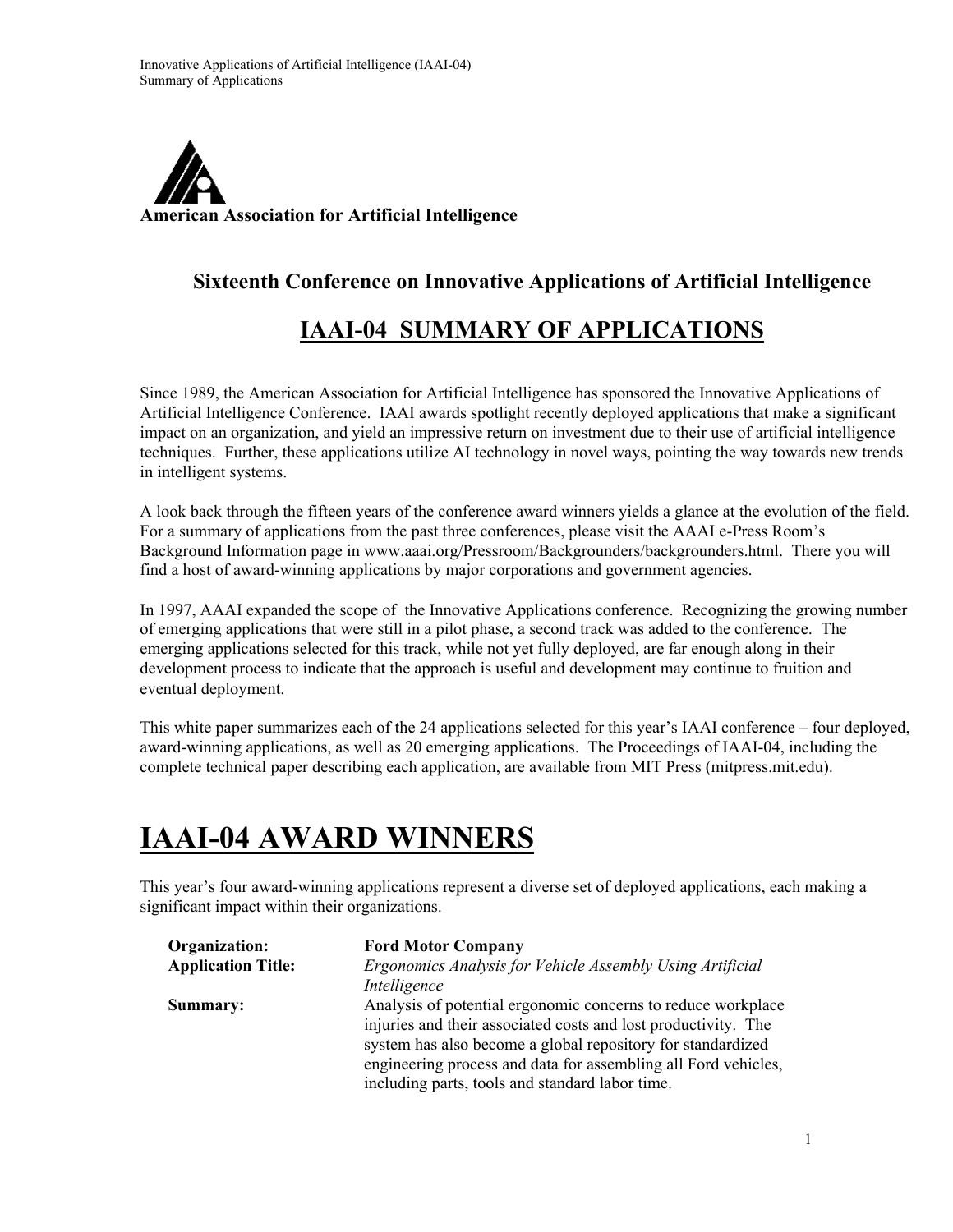| <b>Return on Investment:</b>                                  | Cost savings of over \$17 million in avoided injuries; stopped<br>over 1100 process sheets with potential ergonomics problems<br>from reaching assembly plants; reduced the workload of<br>ergonomics engineers by 20%; improved initial composition of<br>process sheets; all process improvements described supported<br>both by Ford management and the Union of Automobile<br>Workers.                             |
|---------------------------------------------------------------|------------------------------------------------------------------------------------------------------------------------------------------------------------------------------------------------------------------------------------------------------------------------------------------------------------------------------------------------------------------------------------------------------------------------|
| <b>AI Technology:</b>                                         | Lispworks and Knowledgeworks tools (Xanalys Corporation)                                                                                                                                                                                                                                                                                                                                                               |
| <b>Organization:</b><br><b>Application Title:</b><br>Summary: | <b>General Electric Plastics</b><br>Tenth Anniversary of the Plastics Color Formulation Tool<br>Since 1994 this tool has been employed by GE Plastics, which<br>manufactures many of the world's polymers, and has<br>manufacturing and sales sites on 5 continents. The system<br>determines the colorants and amounts to be added to plastics to<br>match a given $color - a$ problem that is much more complex than |
| <b>Return on Investment:</b>                                  | it sounds with multiple variables.<br>Saved GE millions of dollars in productivity and material costs;<br>saves 22,500 hours of work per year of developing test chips for<br>customers (a free service to customers); colorant cost savings<br>conservatively estimated at \$2.4 annually since 1996.                                                                                                                 |
| <b>AI Technology:</b>                                         | Case-based reasoning                                                                                                                                                                                                                                                                                                                                                                                                   |
| Organization:<br><b>Application Title:</b>                    | <b>General Motors R&amp;D Center</b><br>The General Motors Variation-Reduction Adviser:<br>Deployment Issues for an AI Application                                                                                                                                                                                                                                                                                     |
| Summary:                                                      | Knowledge system in use in a dozen GM Assembly Centers to support quality<br>improvement for various assembly line processes. The original system is in<br>English; now there are Spanish and German versions.                                                                                                                                                                                                         |
| <b>Return on Investment:</b>                                  | The business case is sketched out in the paper. No details are available for<br>competitive business reasons. Testament to the value of the system is best<br>demonstrated by the fact that the system is being deployed to all GM assembly<br>centers and is in daily use in all the centers where it is currently deployed.                                                                                          |
| <b>AI Technology:</b>                                         | Case-based reasoning                                                                                                                                                                                                                                                                                                                                                                                                   |
| <b>Organization:</b><br><b>Application Title:</b><br>Summary: | <b>National University of Singapore</b><br>Making Better Recommendations with Online Profiling Agents<br>Use of complex, adaptive autonomous agents with prior domain<br>knowledge (e.g., real estate) assist users in identifying<br>requirements, especially unstated ones, quickly and<br>unobtrusively.                                                                                                            |
| <b>AI Technology:</b>                                         | Machine learning, adaptive autonomous intelligent agents                                                                                                                                                                                                                                                                                                                                                               |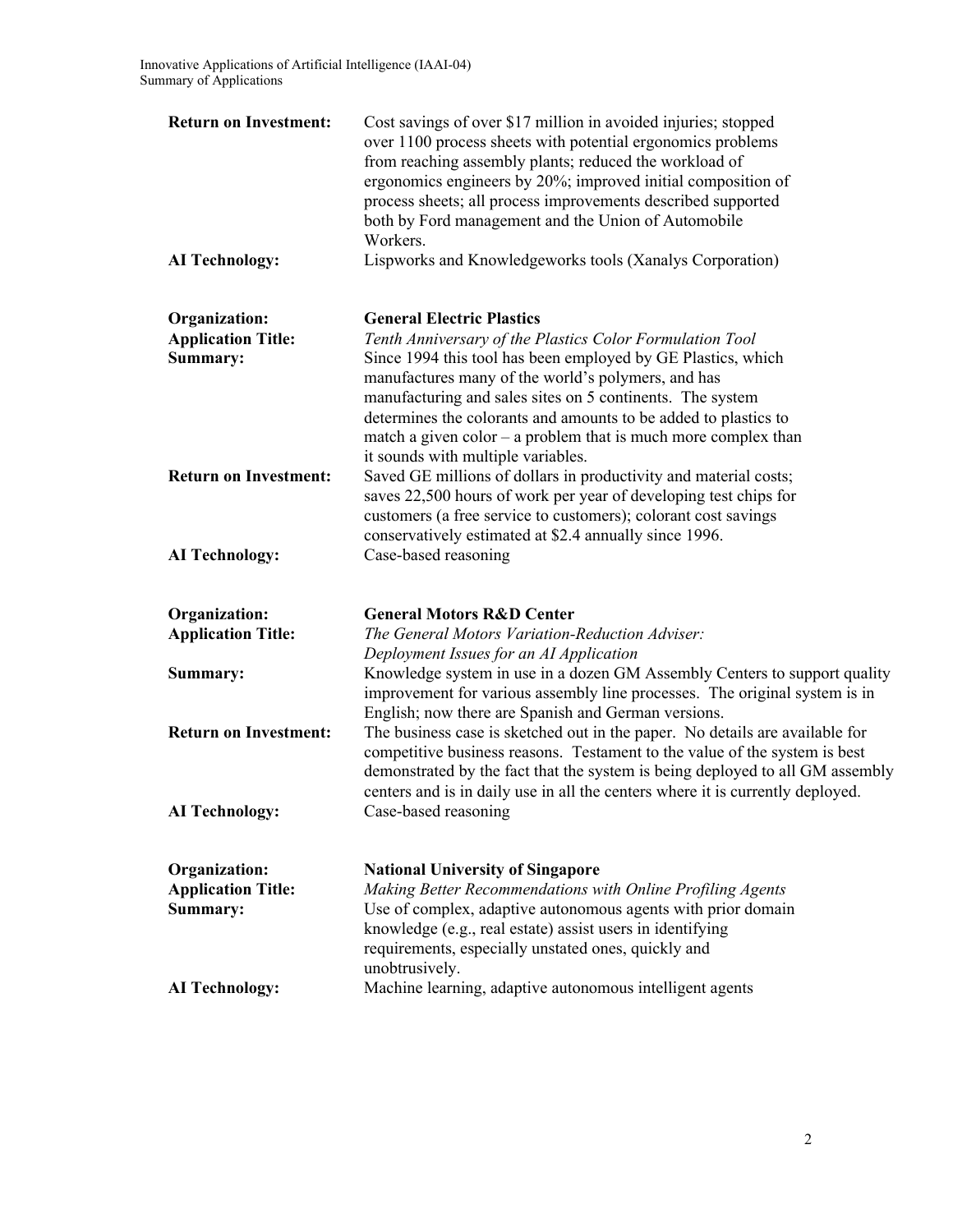## **EMERGING APPLICATIONS**

| <b>Honeywell Laboratories</b><br>An Application View of COORDINATORS<br><b>Coordination Managers for First Responders</b><br>DARPA- and Honeywell-sponsored research for electronic<br>coordination managers for first response teams using off-the-<br>shelf wireless PDAs; currently being ported to more specialized                                                                                                                |  |
|----------------------------------------------------------------------------------------------------------------------------------------------------------------------------------------------------------------------------------------------------------------------------------------------------------------------------------------------------------------------------------------------------------------------------------------|--|
| wearable computing devices.<br>Software agents                                                                                                                                                                                                                                                                                                                                                                                         |  |
| <b>Honeywell Laboratories</b><br>The Independent LifeStyle Assistant: AI Lessons Learned<br>Experimental automated monitoring and caregiving research<br>system that integrates emerging home automation devices,<br>augments them with reasoning to create an intelligent, coherent,<br>useful assistant to support independent living for the elderly.<br>Field tested in 2003 to test the monitoring of medication and<br>mobility. |  |
| The agent-based system has been retired because, contrary to the<br>researchers' expectations, an agent-based approach significantly<br>increased development effort. Validated the importance of<br>using machine learning techniques.                                                                                                                                                                                                |  |
| Agents, ontology, automated reasoning, machine learning                                                                                                                                                                                                                                                                                                                                                                                |  |
| <b>Lehigh University</b><br>CaBMA: Case-Based Project Management Assistant<br>Adds a knowledge layer on top of a commercial project<br>management tool, MS Project, enabling case reuse.<br>Automatically extracts cases from user interactions with MS<br>Project.                                                                                                                                                                    |  |
| Positive preliminary results<br>Case-based reasoning                                                                                                                                                                                                                                                                                                                                                                                   |  |
| <b>NASA-Ames</b><br>A Comparison of Techniques for Scheduling Earth Observing<br><b>Satellites</b><br>Currently the approximately 60 scientific and commercial Earth<br>Observing Satellites are scheduled with manual coordination.<br>The satellites are chronically oversubscribed – there are more<br>requests than can be satisfied. This study compared thirteen<br>scheduling algorithms on test cases. NASA funded.            |  |
|                                                                                                                                                                                                                                                                                                                                                                                                                                        |  |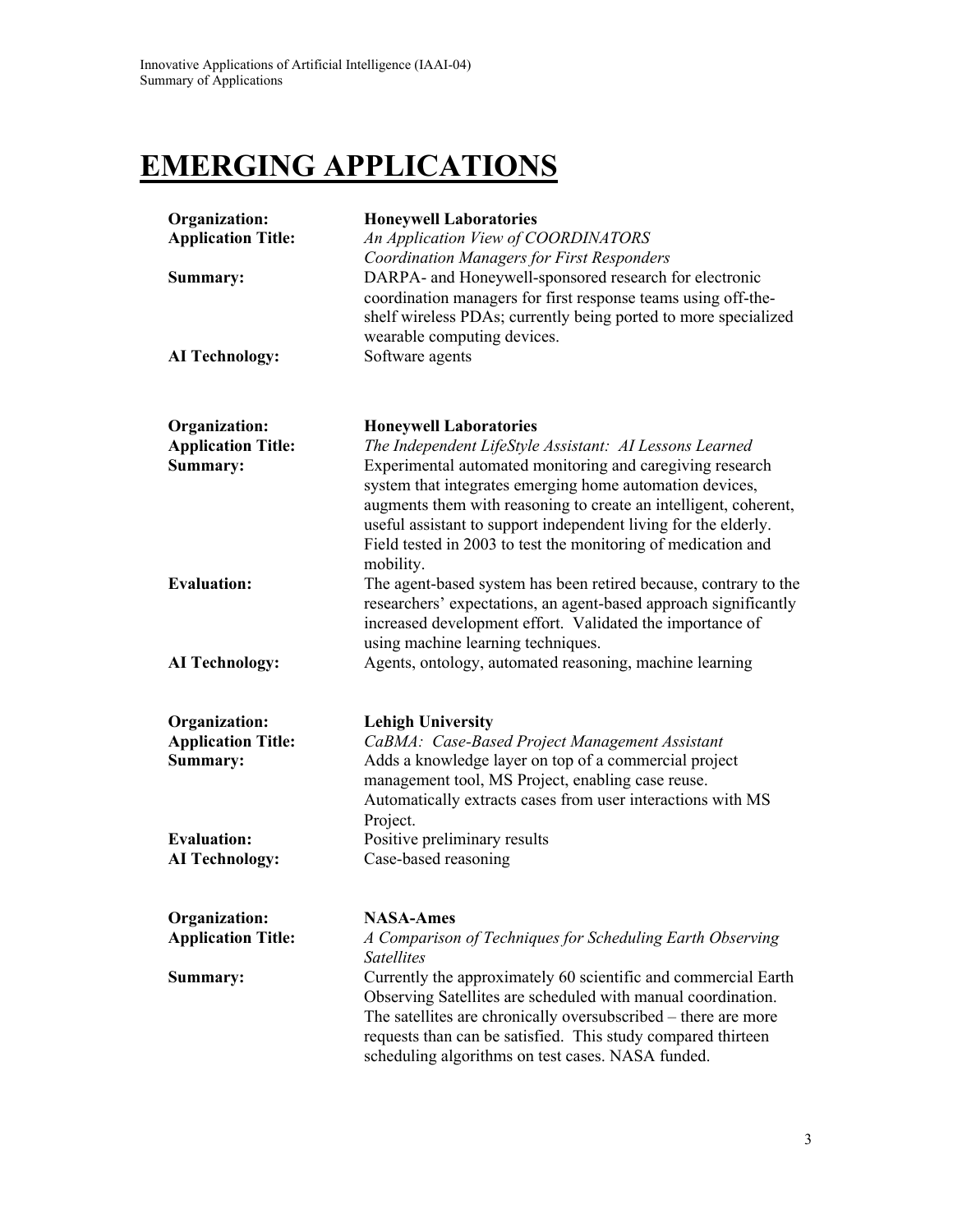| Organization:<br><b>Application Title:</b>                    | <b>NASA-Ames Research Center</b><br>SOFIA's Choice: An AI Approach to Scheduling Airborne<br><b>Astronomy Observations</b>                                                                                                                                                                                                                                                                                                                                                                      |
|---------------------------------------------------------------|-------------------------------------------------------------------------------------------------------------------------------------------------------------------------------------------------------------------------------------------------------------------------------------------------------------------------------------------------------------------------------------------------------------------------------------------------------------------------------------------------|
| Summary:                                                      | SOFIA (Stratospheric Observatory for Infrared Astronomy) is<br>NASA's next generation airborne astronomical observatory, a<br>modified 747-SP with a 2.5 meter telescope, scheduled to<br>commence operations early in 2005. The scheduler will plan<br>flights and observation sequences taking into account such<br>considerations as the position and time at which the observation<br>begins, telescope elevation limits and available fuel. NASA<br>funded.                                |
| <b>AI Technology:</b>                                         | heuristic search                                                                                                                                                                                                                                                                                                                                                                                                                                                                                |
| <b>Organization:</b><br><b>Application Title:</b>             | <b>Northwestern University</b><br>VModel: A visual qualitative modeling environment for middle-<br>school                                                                                                                                                                                                                                                                                                                                                                                       |
| Summary:                                                      | Software system to help middle-school students learn by<br>enabling them to create qualitative models.                                                                                                                                                                                                                                                                                                                                                                                          |
| <b>Evaluation:</b>                                            | Used successfully to help students become modelers in several<br>studies in Chicago Public School classrooms, using curricula<br>developed in collaboration with teachers. "We are particularly<br>encouraged by spontaneous uses of the visual qualitative<br>language by students outside of the software; it suggests that this<br>way of looking at the world is becoming a habit of mind,<br>something that they, not the software, own," according to the<br>paper's authors. NSF funded. |
| <b>Organization:</b><br><b>Application Title:</b><br>Summary: | <b>Simon Fraser University (Canada)</b><br>The U.S. National Football League Scheduling Problem<br>Prototype system developed for the NFL to produce schedules<br>satisfying a number of preferences and constraints.                                                                                                                                                                                                                                                                           |
| <b>Evaluation:</b>                                            | Built a successful prototype system that can find playable<br>schedules for the NFL league.                                                                                                                                                                                                                                                                                                                                                                                                     |
| <b>AI Technology:</b>                                         | constraint programming, hybrid search schema                                                                                                                                                                                                                                                                                                                                                                                                                                                    |
| Organization:<br><b>Application Title:</b><br>Summary:        | Soar Technology, Inc.<br>Agent-based Simulation of Geo-Political Conflict<br>Framework for building executable models for conducting<br>regional analysis to detect possible crises and provide decision<br>makers with reasonable, supportable, explainable possible future<br>scenarios. Allows intelligence analysts to hypothesize about<br>relationships between countries, and to explore events and<br>decisions leading up to conflict. US Government funded.                           |
| <b>Evaluation:</b><br><b>AI Technology:</b>                   | Not yet deployed, but system demonstrates efficacy of approach.<br>Agent-based framework                                                                                                                                                                                                                                                                                                                                                                                                        |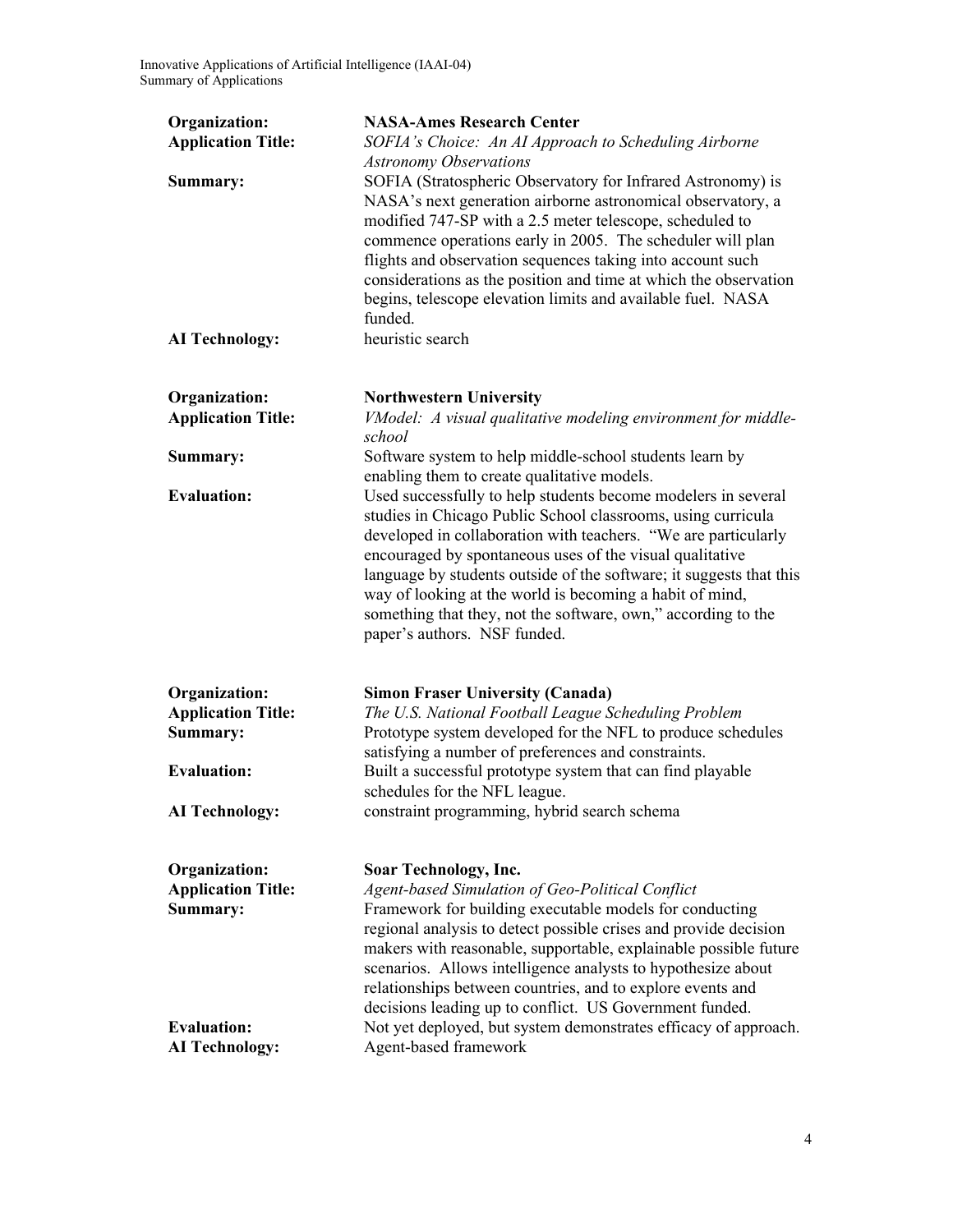| <b>Organization:</b><br><b>Application Title:</b><br>Summary:<br><b>AI Technology:</b> | Soar Technology Inc., University of Michigan<br>Synthetic Adversaries for Urban Combat Training<br>Describes development of virtual opponents for the Office of<br>Naval Research's Virtual Training & Environments program's<br>immersive virtual trainers for military operations on urbanized<br>terrain on standard PC hardware.<br>SOAR architecture for knowledge representation and execution                                                          |
|----------------------------------------------------------------------------------------|---------------------------------------------------------------------------------------------------------------------------------------------------------------------------------------------------------------------------------------------------------------------------------------------------------------------------------------------------------------------------------------------------------------------------------------------------------------|
|                                                                                        |                                                                                                                                                                                                                                                                                                                                                                                                                                                               |
| <b>Organization:</b><br><b>Application Title:</b>                                      | <b>SRI International, Palo Alto Research Center</b><br><b>Identifying Terrorist Activity</b><br>with AI Plan Recognition Technology                                                                                                                                                                                                                                                                                                                           |
| Summary:                                                                               | Proof-of-concept prototype of DARPA-funded research system<br>to plan recognition techniques to support human intelligent<br>analysts in processing national security alert sets by<br>automatically identifying the hostile intent behind them. Enables<br>prioritizing and explaining the alert sets for succinct user<br>presentation.                                                                                                                     |
| <b>AI</b> Technology:                                                                  | Heuristic plan recognition                                                                                                                                                                                                                                                                                                                                                                                                                                    |
| Organization:                                                                          | University of Alberta (Canada)                                                                                                                                                                                                                                                                                                                                                                                                                                |
| <b>Application Title:</b><br>Summary:                                                  | Machine Learning for Adaptive Image Interpretation<br>Domain-independent tool for interpretation of aerial images. In<br>this paper it considers its use for forest resource management<br>(planting and cutting.)                                                                                                                                                                                                                                            |
| <b>Evaluation:</b>                                                                     | System presented is being considered for deployment at the<br>Alberta government natural resources office within the next<br>several months. It is being evaluated with respect to<br>identification of forest fire burn boundaries and validation of<br>commercial thinning practices. It is also being tested as an<br>approach for brain tumor detection in magnetic resonance<br>imaging scans in cooperation with the Alberta Cross Cancer<br>Institute. |
| <b>AI Technology:</b>                                                                  | Machine learning                                                                                                                                                                                                                                                                                                                                                                                                                                              |
| Organization:                                                                          | University di Chieti-Pescara (Italy),                                                                                                                                                                                                                                                                                                                                                                                                                         |
| <b>Application Title:</b>                                                              | <b>University of College Cork (Ireland)</b><br>Detecting and Eliminating the Cascade Vulnerability Program<br>from Multilevel Security Networks using Soft Constraints                                                                                                                                                                                                                                                                                        |
| Summary:                                                                               | A new approach to help ensure multilevel security across a<br>network configuration.                                                                                                                                                                                                                                                                                                                                                                          |
| <b>AI</b> Technology:                                                                  | Constraint satisfaction, reasoning                                                                                                                                                                                                                                                                                                                                                                                                                            |
| Organization:<br><b>Application Title:</b><br>Summary:                                 | <b>University of Michigan</b><br>AI Characters and Directors for Interactive Computer Games<br>Investigating the role of advanced AI in interactive, story-based<br>computer games with complex characters (such as in the                                                                                                                                                                                                                                    |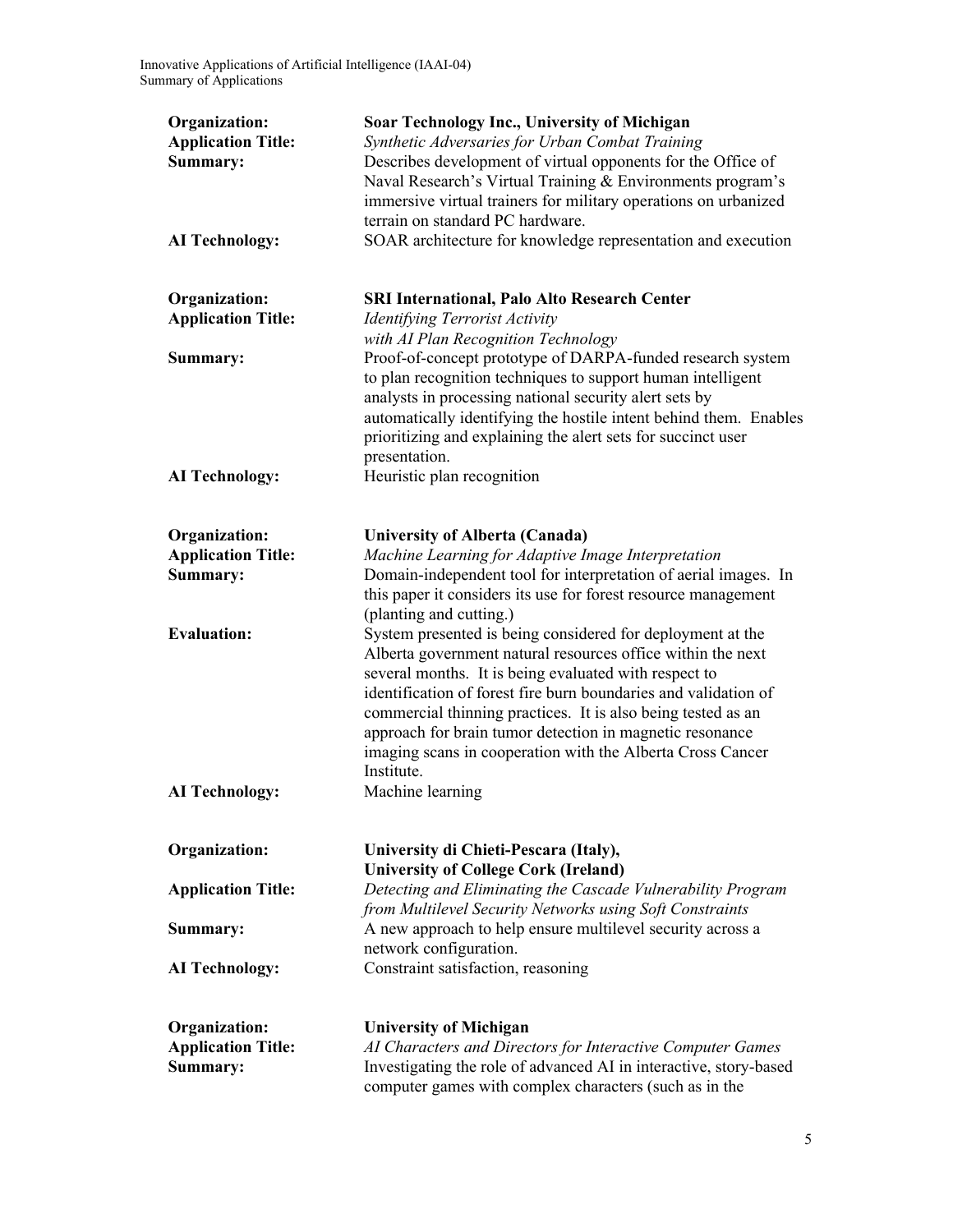| <b>Evaluation:</b><br><b>AI Technology:</b> | Holodeck of Star Trek, The Next Generation), using Unreal<br>Tournament game engine and Soar AI engine.<br>Sufficient implementations of AI agents as actors and directors<br>so actors can perform actions on their own as well as take actions<br>sent by the director. Researchers plan to extend story beyond a<br>single scene to a complete interactive drama (20-30 minutes of<br>game play.)<br>Agents/softbots |
|---------------------------------------------|-------------------------------------------------------------------------------------------------------------------------------------------------------------------------------------------------------------------------------------------------------------------------------------------------------------------------------------------------------------------------------------------------------------------------|
|                                             |                                                                                                                                                                                                                                                                                                                                                                                                                         |
| Organization:                               | University of Southern California,<br><b>Information Sciences Institute</b>                                                                                                                                                                                                                                                                                                                                             |
| <b>Application Title:</b><br>Summary:       | Artemis: Integrated Scientific Data on the Grid<br>Scientific data analysis system to integrate distributed data<br>repositories in the petabyte scale on the grid across<br>organizational boundaries. Funded by NSF, Air Force, and<br>Microsoft.                                                                                                                                                                     |
| <b>Evaluation:</b><br><b>AI Technology:</b> | Demonstration system and plans to move ahead with this work<br>query mediator, query planning and execution, ontologies and<br>semantic web tools, intelligent user interface.                                                                                                                                                                                                                                          |
| Organization:                               | <b>University of Southern California,</b><br><b>Information Sciences Institute</b>                                                                                                                                                                                                                                                                                                                                      |
| <b>Application Title:</b>                   | The KOJAK Group Finder: Connecting the Dots via Integrated<br>Knowledge-Based and Statistical Reasoning                                                                                                                                                                                                                                                                                                                 |
| Summary:                                    | Link discovery system to find hidden groups and group members<br>in a large evidence database. Intended as an aid to law<br>enforcement and intelligence agencies in their efforts to detect<br>and prevent illegal and fraudulent activities as well as threats to<br>national security. Funded by DARPA and US Air Force.                                                                                             |
| <b>Evaluation:</b>                          | Successfully tested and evaluated on a variety of synthetic<br>databases.                                                                                                                                                                                                                                                                                                                                               |
| <b>AI Technology:</b>                       | knowledge representation & reasoning                                                                                                                                                                                                                                                                                                                                                                                    |
| Organization:                               | University of Southern California,<br><b>Institute for Creative Technologies</b>                                                                                                                                                                                                                                                                                                                                        |
| <b>Application Title:</b>                   | An Explainable Artificial Intelligence System for<br>Small-unit Tactical Behavior                                                                                                                                                                                                                                                                                                                                       |
| Summary:                                    | This paper describes the AI architecture and associated<br>explanation capability used by a U.S. Army computer training<br>system. Funded by the US Army.                                                                                                                                                                                                                                                               |
| <b>Organization:</b>                        | <b>University of Southern California,</b>                                                                                                                                                                                                                                                                                                                                                                               |
| <b>Application Title:</b>                   | <b>Institute for Creative Technologies</b><br>Branching Storylines in Virtual Reality Environments for<br>Leadership Development                                                                                                                                                                                                                                                                                        |